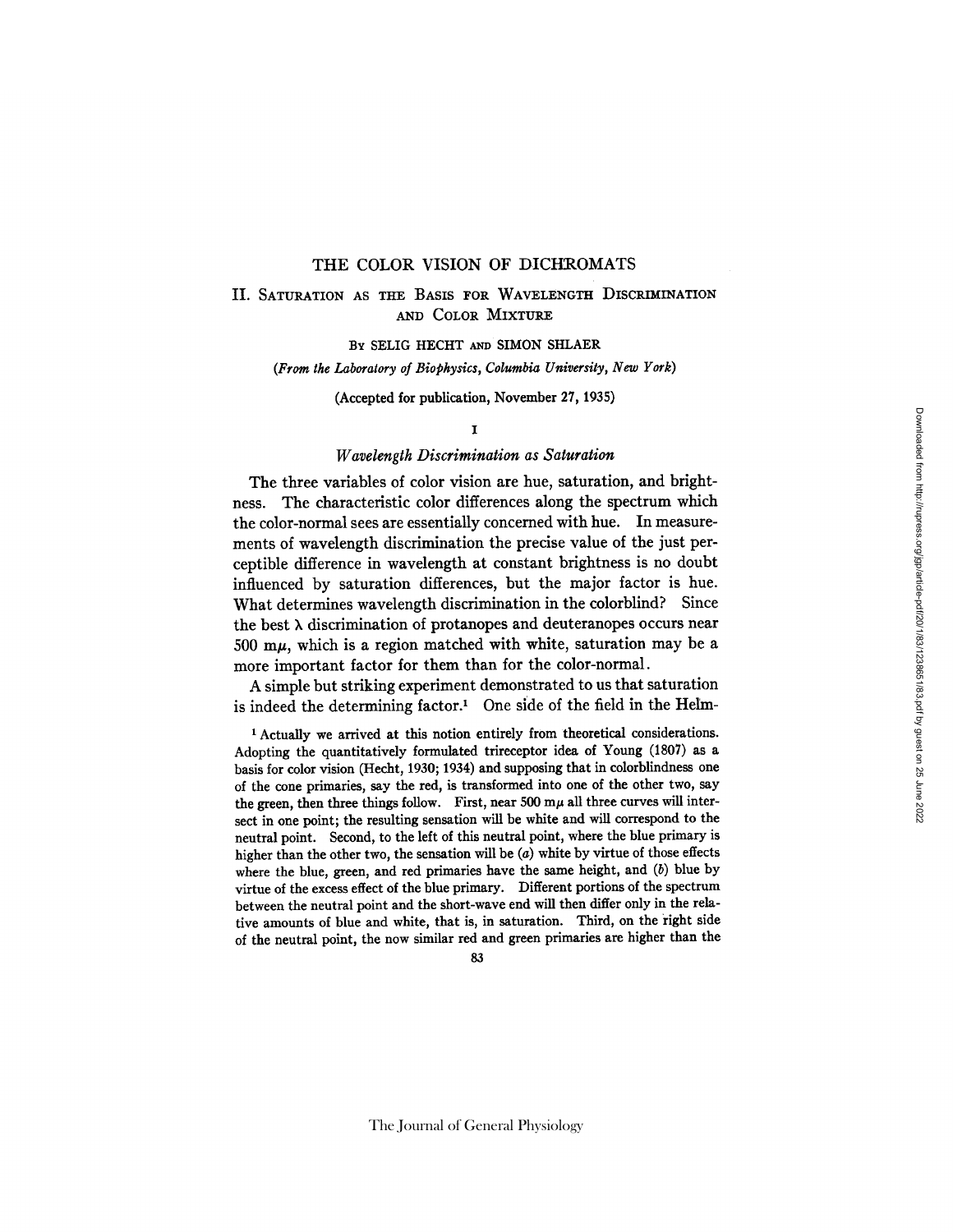holtz Color Mixer is set for 520  $m\mu$  (green to us) while the other side is set for 650 m $\mu$  (red). The colorblind cannot match these two fields merely by adjusting their brightness differences. However, when a little white light is added to  $650 \text{ m}\mu$ , the colorblind at once reports the two fields to be very nearly matched; and further slight additions of white remove all differences between the two fields to the colorblind, though to us they are almost as widely different as before. The same experiment may be made with 480 (blue-green) and 420 m $\mu$  (violet), but it is not so striking because these two wavelengths are not so sharply different to us as red and green.

Though we made this discovery quite independently on the basis of theoretical argument, examination of the literature showed that the phenomenon had already been found by von Kries and Küster (1879). However, no quantitative investigation has ever been made of it. We therefore measured the situation throughout the spectrum with our protanope H. J. in the hope of supplying a new type of data for the color vision of the colorblind.

## II

#### *Procedure*

For matching the short-wave side of the spectrum, we used mixtures of 440 m $\mu$ with white of  $5000^{\circ}$ K. For the long-wave side, we used 650 m $\mu$  with the same white, for which on some occasions we substituted the white of the neutral point at  $491.6$  m $\mu$ .

The procedure was essentially the same as with measurements of  $\lambda$  discrimination described in the preceding paper. A mixture of white and 440 m $\mu$  or of white and 650 m $\mu$  was placed in half the field of the Helmholtz Color Mixer. In the other half, light of a given wavelength was placed, and the subject reported whether he could match the two fields merely by varying the brightness of this light alone. Successive wavelengths were tried until the values of  $\lambda_1$  and  $\lambda_2$  were located between which the subject could match the mixture of 440 m $\mu$  (or of 650  $m<sub>\mu</sub>$ ) and white in the other half of the field. We found it convenient to locate the two edges of this matching band by working from non-matching regions on each side to the matching region between them. The readings were clearer than by

blue. Everything below the blue curve represents white; everything between the blue curve and the identical red and green curves is yellow. The different wavelengths then produce merely different relative effects of yellow and white; again this means differences in saturation only.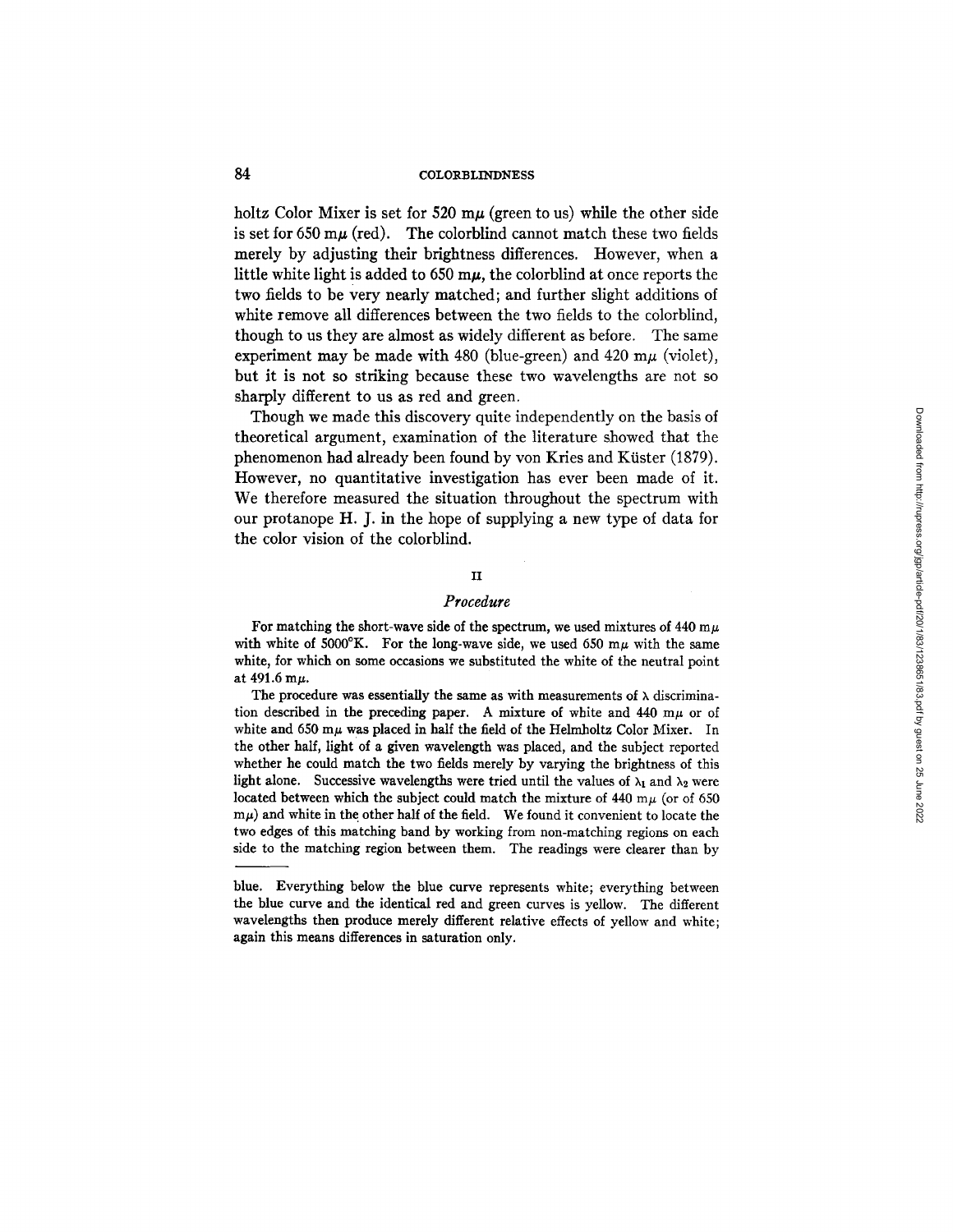working steadily across the matching region until reaching the non-matching portion; this has already been referred to in the preceding paper.

A series of known mixtures were measured in this way, covering the spectrum. We always set the mixture and the wavelength of the spectral light, while the subject controlled the brightness of the spectral light and made the judgment of match or no match.

In order to record the data quantitatively it was necessary to determine the relative brightnesses of the 5000°K white, of the neutral point white, of 440 m $\mu$ , and of 650 m $\mu$ . These were measured by H. J. himself. The 5000°K white light was put into the left half of the field, and homogeneous light of the neutral point (491.6 m $\mu$ ) into the other, and their relative brightness measured. The whole white light was then removed, and  $491.6$  m $\mu$  from the right collimator placed in its stead and its brightness measured in terms of the 491.6 in the other field. From this we found the relative brightness of the white and the 491.6 on the same side of the field. The relative brightnesses of 491.6, 440, and 650 m $\mu$  as they occur in the Color Mixer were taken from H. J.'s measurements of brightness distribution in the spectrum already recorded in the preceding paper. Knowing these values, we were able to make mixtures corresponding to any desired brightness ratio.

## III

#### *Saturation Distribution*

The data are in Table I, and record the two positions in the spectrum,  $\lambda_1$  and  $\lambda_2$ , between which H. J. was able to match the specific mixtures of white and 440 m $\mu$  or of white and 650 m $\mu$  given in terms of the brightness ratio of color to white. Those mixtures which were made with 650 m $\mu$  plus the neutral point (491.6 m $\mu$ ) instead of whole white light, are printed in italics. The four measurements in parentheses were made by the method of working through the matching band rather than from both sides of the band.

The best way to grasp the meaning of the data is to examine Fig. 1 in which  $\lambda_1$  and  $\lambda_2$  are plotted against the logarithm of the brightness ratio of the mixtures, and to compare this figure with Figs. 2 and 6 of the preceding paper. There is at once evident a close correlation between these data and those of  $\lambda$  discrimination and of color mixture. The horizontal distance between the pairs of lines to the left and fight of the neutral point is really a measure of  $\Delta\lambda$  (including two discrimination steps), because a mixture which matches a given  $\lambda$  will naturally also match those values of  $\lambda$  which fall within the band  $\Delta\lambda$  previously found. In Fig. 1 the  $\Delta\lambda$  band is narrow near the neutral point; to the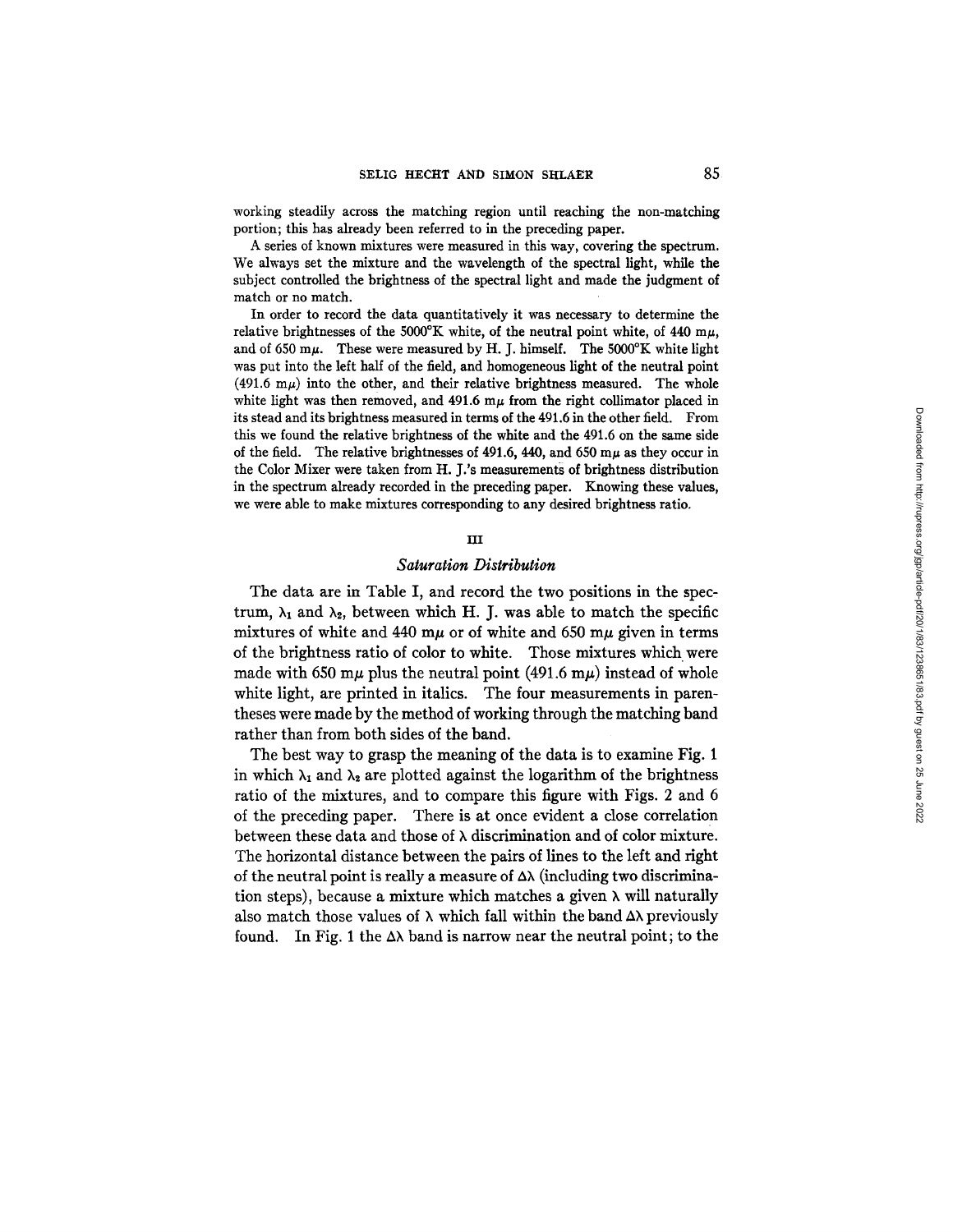## TABLE I

Limits ( $\lambda_1$  and  $\lambda_2$ ) of Spectral Bands Matched by Protanope H. J. with Mixtures of *White Light Plus Either 440 mµ or 650 mµ* 

| 440 mu and white                     |             |         | 650 mu and white              |             |             |
|--------------------------------------|-------------|---------|-------------------------------|-------------|-------------|
| <b>Brightness ratio</b><br>440/white | $\lambda_1$ | λ2      | Brightness ratio<br>650/white | $\lambda_1$ | $\lambda_2$ |
| 70.8                                 |             | 4733    | 166.0                         | 572.9       |             |
| 36.3                                 |             | 472.5   | 129.0                         | 573.0       | 637.7       |
| 17.8                                 |             | 475.2   | 110.0                         | 569.0       |             |
| 9.12                                 |             | 473.2   | 79.4                          | 560.1       |             |
| 5.50                                 |             | 474.0   | 55.0                          | 545.2       |             |
| 3.16                                 |             | 473.6   | 43.7                          | 563.2       | 629.0       |
| 1.59                                 |             | 474.0   | 38.9                          | 538.6       |             |
| 1.59                                 |             | 474.0   | 38.0                          | 525.3       |             |
| 0.759                                |             | 475.7   | 27.5                          | 521.0       |             |
| 0.741                                | 424.6       | (467.4) | 26.9                          | 524.4       |             |
| 0.380                                |             | 476.1   | 26.9                          | 526.0       |             |
| 0.372                                | 443.3       | (466.4) | 20.9                          | 523.1       |             |
| 0.324                                |             | 478.0   | 20.4                          | 517.3       | 554.0       |
| 0.246                                | 459.0       | (470.7) | 15.5                          | 515.0       |             |
| 0.246                                |             | 478.8   | 13.5                          | 515.4       |             |
| 0.246                                |             | 480.4   | 10.7                          | 512.0       | 524.9       |
| 0.135                                | 464.6       | (474.7) | 9.33                          | 511.2       |             |
| 0.135                                |             | 478.0   | 8.91                          | 510.7       | 513.8       |
| 0.0589                               | 473.1       | 483.0   | 5.50                          | 507.3       |             |
| 0.0589                               |             | 480.4   | 4.37                          | 506.0       | 509.2       |
| 0.0589                               |             | 483.3   | 4.37                          | 504.2       | 506.3       |
| 0.0219                               | 482.8       | 486.0   | 3.16                          | 502.7       | 503.6       |
| 0.0219                               |             | 486.0   | 2.95                          | 501.3       | 503.3       |
| 0.00977                              | 486.0       | 488.8   | 2.19                          | 499.8       | 500.8       |
| 0.00407                              | 488.8       | 489.7   | 1.91                          | 500.8       | 501.0       |
| 0.00148                              | 489.6       | 491.3   | 1.26                          | 496.5       | 497.4       |
|                                      |             |         | 0.977                         | 495.9       | 497.8       |
|                                      |             |         | 0.724                         | 495.6       | 497.0       |
|                                      |             |         | 0.589                         | 493.5       | 494 3       |
|                                      |             |         | 0.316                         | 491.3       | 493.3       |
|                                      |             |         | 0.295                         | 492.9       | 493.5       |
|                                      |             |         | 0.295                         | 492.2       | 493.3       |
|                                      |             |         | 0.138                         | 491.6       | 492.6       |
|                                      |             |         | 0.107                         | 488.8       | 490.7       |
|                                      |             |         | 0.0851                        | 491.2       | 493.0       |
|                                      |             |         | 0.0550                        | 491.2       | 493.5       |
|                                      |             |         | 0.0302                        | 490.7       | 491.6       |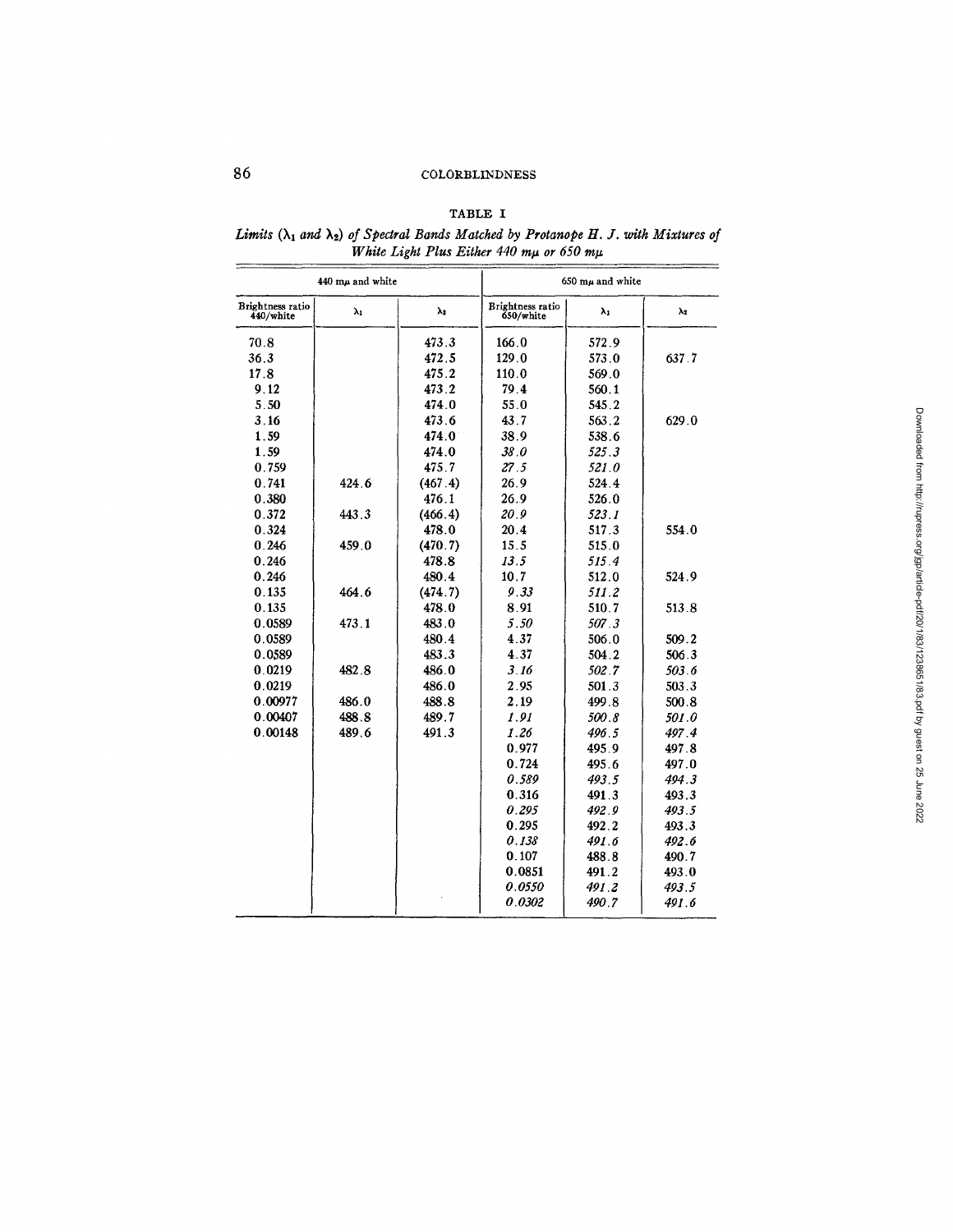left it widens rapidly, while to the right it spreads only slowly up to about 570 m $\mu$ , beyond which it also widens rapidly. This is precisely what happens to  $\Delta\lambda$  for H. J. in the wavelength discrimination measurements shown in Fig. 2 of the preceding paper. Notice that the region between 470 and 570 m $\mu$  is one of sharply changing saturation for the colorblind, and that this same region is one of high wavelength



FIG. 1. Relative saturation in the spectrum for the protanope H.J. Mixtures of 440 m $\mu$  and white are to the left of the neutral point; mixtures of 650 m $\mu$  and white are to the right. The points give the limits of the band  $\Delta\lambda$  which H. J. matches with each particular mixture. To the right of the neutral point, the mixtures using white of color temperature 5000°K are open circles, while those using the white of the neutral point (491.6 m $\mu$ ) are solid circles. No difference is apparent in the results. The dotted circles are the ones in parentheses in Table I and were secured by working continuously across the matching band from left to right instead of from each side.

discrimination. Since at the neutral point the spectrum appears white and therefore completely unsaturated, the change of the spectrum to either side of the neutral point must be in the direction of increasing saturation, the maximum saturation being reached at the two ends.

Some estimate of the degree of saturation at the two ends of the spectrum may be made in terms of the data. Fig. 1 shows that to match a just perceptible step from the white of the neutral point, it is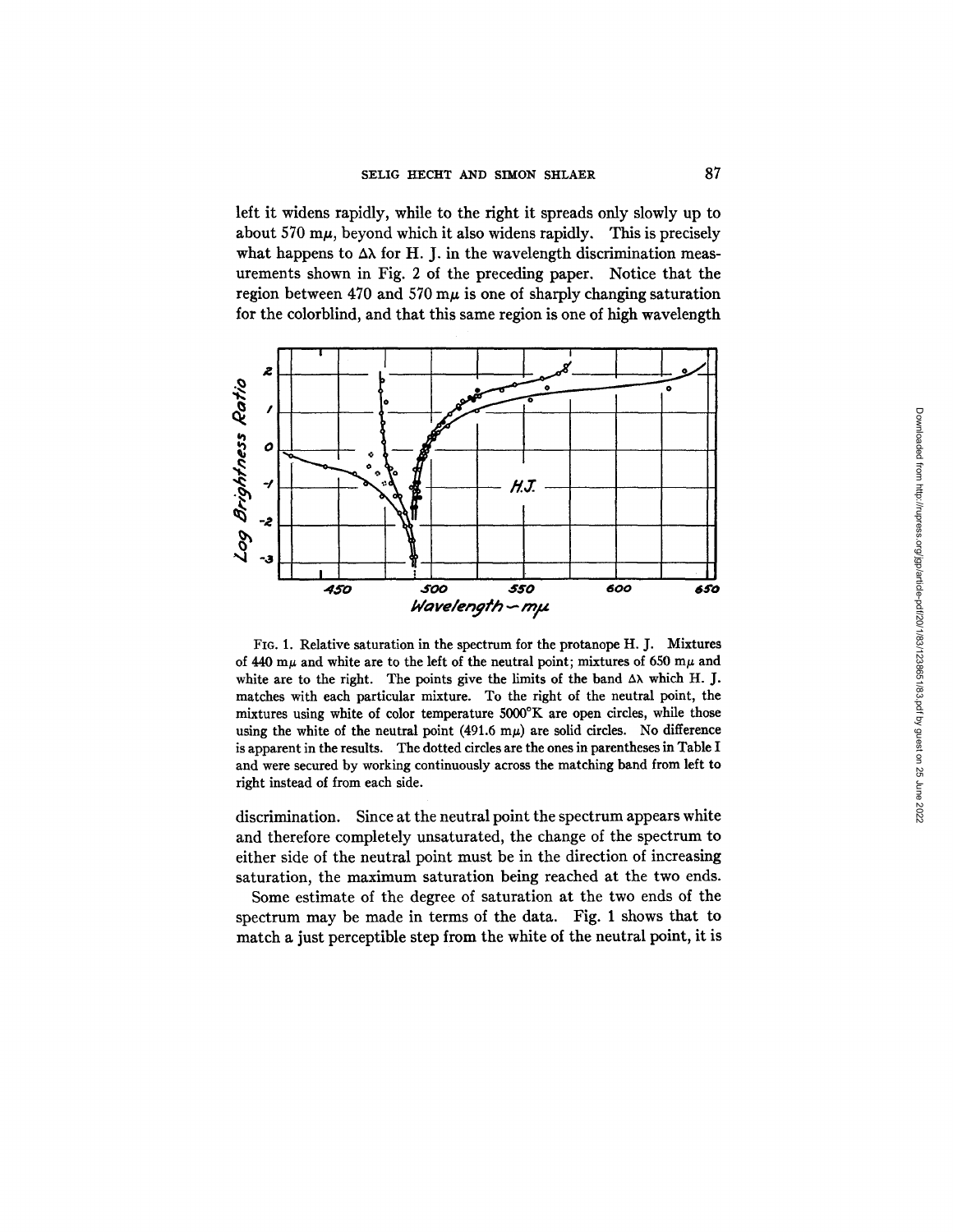necessary to have a mixture of one part of  $440~\text{m}\mu$  to about 100 parts of white. This means that H. J. can tell the difference between white, and white containing about 1 per cent of  $440 \text{ m}\mu$ . The least perceptible colorimetric purity of  $440 \text{ m}\mu$  is therefore 0.01 for the colorblind. Priest and Brickwedde (1926; see their data in Hecht, 1932) give 0.0022 as the average least perceptible colorimetric purity of 440 m $\mu$ for their normal eyes. Assuming the saturation of a spectral color to be inversely proportional to its least perceptible colorimetric purity, then  $440 \text{ m}\mu$  appears about five times as saturated to the normal eye as it does to the colorblind eye.

A similar computation may be made for  $650 \text{ m}\mu$ . H. J. can just differentiate the neutral point from a mixture of white containing about 10 per cent of 650 m $\mu$ . This gives 650 m $\mu$  a least perceptible colorimetric purity of about 0.1. Priest and Brickwedde's average for this wavelength is 0.0059 which makes 650 m $\mu$  about twenty times as saturated for the normal as for the colorblind.

Evidently, the spectrum for the colorblind is reduced in saturation to different degrees in its different parts; so much so that at the neutral point it is completely unsaturated.

It is worth pointing out a curious paradox in this connection. From Fig. 1 it can be seen that the addition of 10 per cent white to 650 m $\mu$ enables H. J. to match it with about 520 m $\mu$ , a really large shift in  $\lambda$ . On the other hand, the addition of 10 per cent white to 440  $mu$  produces hardly any change in the  $\lambda$  which it will match; to match 440 m $\mu$ with 470 m $\mu$ -a comparatively small shift-requires the addition of 10 parts of white to 1 part of 440 m $\mu$ . Thus the protanope H. I. is much more sensitive to the addition of white to 650 m $\mu$  than to 440 m $\mu$ . If the addition of white to a saturated color is more easily perceptible than the same addition to an unsaturated one, this means that 650 appears more saturated to H. J. than does  $440 \text{ m}\mu$ . However, judging by the least perceptible colorimetric purity computation, 440 is about ten times as saturated as  $650 \text{ m}\mu$ .

This apparent contradiction is one of interpretation only. It may mean that the colorblind is more sensitive to changes in an unsaturated color than in a saturated one, or that least perceptible colorimetric purity in the colorblind is no measure of saturation, or something different from either. It leaves untouched the main point to be made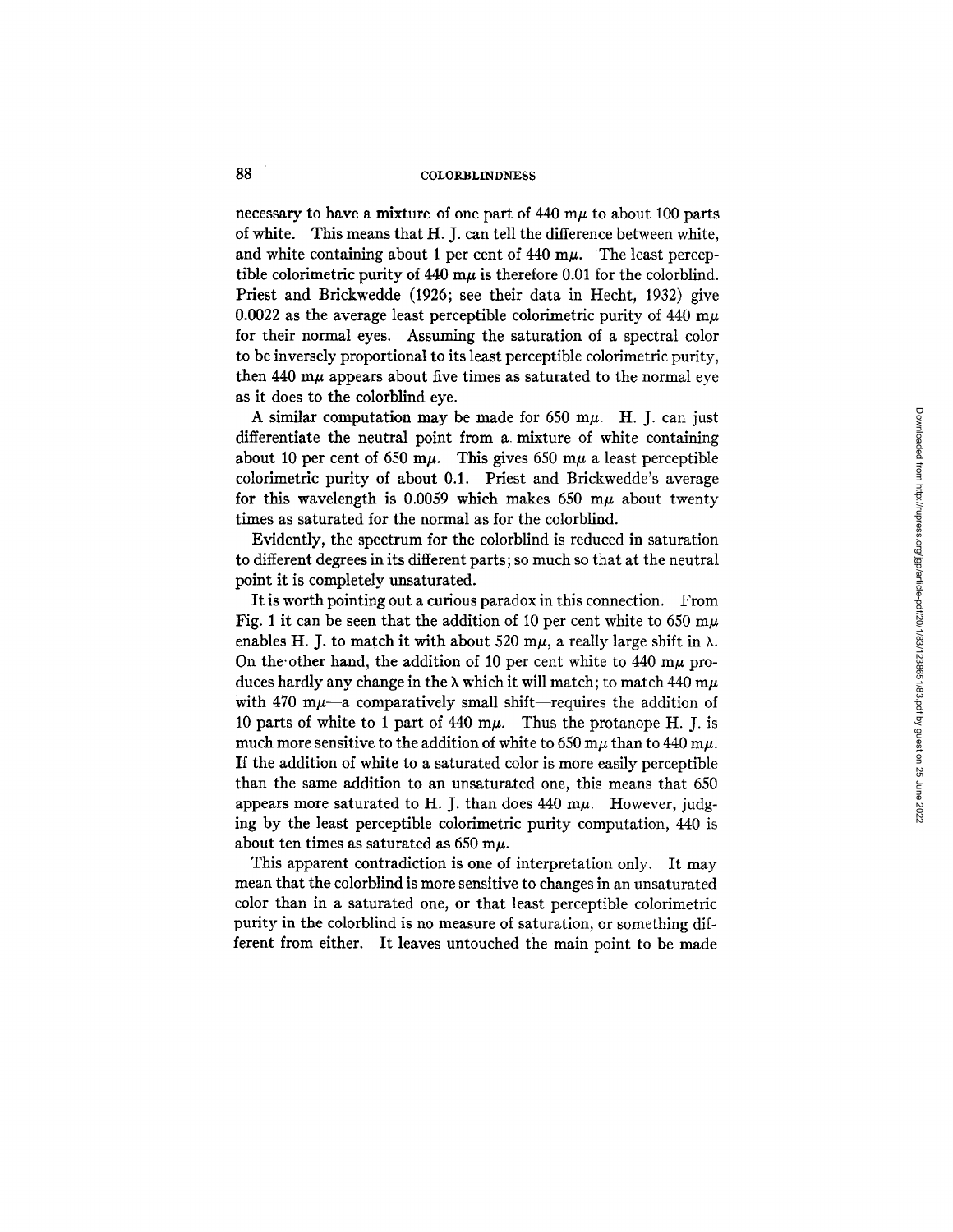from the present measurements, which is that saturation is the basis on which the colorblind discriminates wavelength on either side of the neutral point.<sup>2</sup>

## IV

# *Color Mixture as Saturation*

We have referred to the gauging of the spectrum with two primaries by the dichromat as color mixture. It is important to point out that this is strictly incorrect; that, just as the basis of wavelength discrimination is not hue (that is, color) but saturation, so the basis of spectrum gauging is also not hue but saturation.

The dichromat cannot distinguish his neutral point from white. Moreover, a specific mixture of two primaries also matches the neutral point. Therefore all other mixtures of the two primaries consist of two parts: one part made up of the whole of the first primary plus the necessary fraction of the second to make white, and the other part made up of the excess of the second primary. To the left of the neutral point, the short-wave primary dominates and the variation along the spectrum consists merely in the ratio of its luminosity to that of the associated white made up of the neutral point mixture, while to the right of the neutral point the long-wave primary similarly dominates and the spectrum there is matched by the variation in relative amount of primary and white. The situation is precisely the same as that just presented in which the spectrum on either side of the neutral point was matched with mixtures of white and either 440 m $\mu$  or 650 m $\mu$ . In the case of the color mixture data the two primaries happen to be 458.7 and 570.0 m $\mu$ , and the white is made of a mixture of the two equivalent to the neutral point.

If this reasoning is correct, it should be possible to derive from the spectrum gauging (color mixture) data of Table III and Fig. 6 of the preceding paper, the amount of white and of excess primary for each mixture data, and a plot of the ratio of primary luminosity to white luminosity for the spectrum should yield a set of curves very similar to Fig. 1 in which the relative saturation was measured directly.

<sup>&</sup>lt;sup>2</sup> Because saturation is so essential a factor in determining  $\lambda$  discrimination for the colorblind, it is important to investigate its contribution to similar measurements for the color-normal.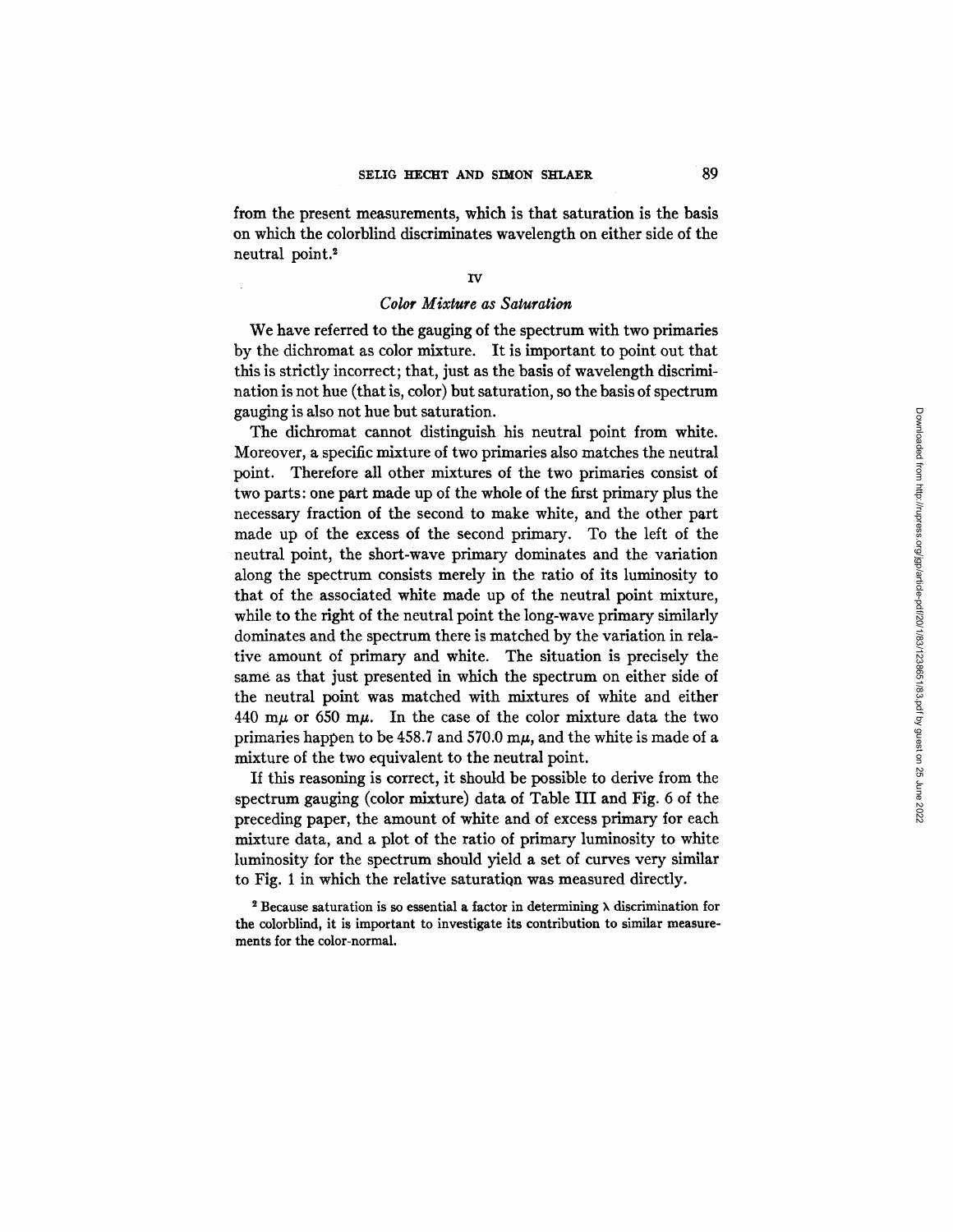The computations involve several steps, and may be best explained by an example. Take the primary brightness ratio 22.5/1 whose matching limits for H. J. are 446.6 and 469.1 m $\mu$ . When the bright-



FIG. 2. Relative saturation in the spectrum computed from the color mixture data in Table III and Fig. 6 of the preceding paper. A.W.G. is a deuteranope; H. J. a protanope. Compare this figure with Fig. 1. Even though the primaries (shown as short vertical lines) in the two figures are different, the computed saturation distribution resembles the measured saturation so strikingly as to leave little doubt of their essential identity.

ness of X570.0 is 1, the total brightness of this mixture is 23.5. The ratio of the same primaries to match the neutral point at  $491.6$  m $\mu$ is  $0.063/1$ , so that when the brightness of  $\lambda 570.0$  is 1 the total bright-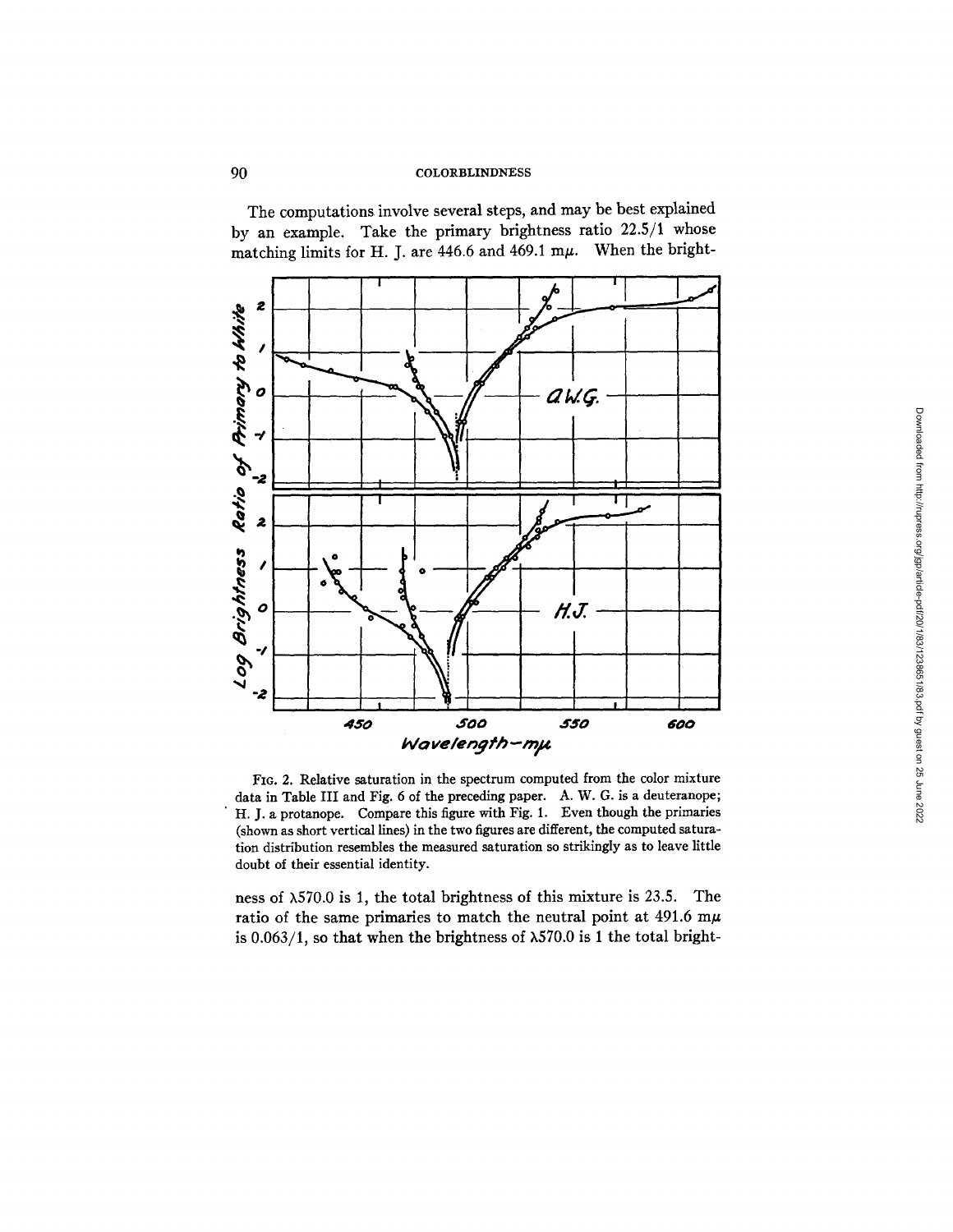ness is 1.063 and is white. Since the 22.5/1 mixture and the neutral point mixture of  $0.063/1$  both contain 1 part of  $570.0$  m $\mu$ , the 22.5/1 mixture therefore contains 1.063 parts of white, while the rest, 22.4 parts, is 570.0 m $\mu$  alone. The fraction 22.4/1.063 therefore gives the ratio of primary to white, and is the information required.

We have made these computations for the mixture data of H. J. in Table III of the preceding paper, and the results are incorporated in Fig. 2. The results for A. W. G. are also shown in Fig. 2. If Fig. 2 is compared with Fig. 1 showing the saturation distribution as actually measured, it is obvious that the two are of the same form and appearance and yield the same information. The two are not identical because the primaries used are not the same; in Fig. 1 they are 440 and 650 m $\mu$ , while in Fig. 2 they are 458.7 and 570.0 m $\mu$ . But in spite of this the quantitative similarities are so apparent as to leave scant doubt that on each side of the neutral point the property which determines color mixture for the colorblind is the same which determines wavelength discrimination, and is saturation.

It is worth emphasizing this point because it illustrates the fact that properties of color vision which for the color-normal are independent, become non-independent for the colorblind. In the present case, mixture data and saturation distribution data were secured separately and by an independent technic. Nevertheless, they turn out to be related so that one may be derived from the other. Very likely least perceptible colorimetric purity is a property which is also derivable from the same data.

We began our work with the recognition that the quantitative determination of only four independent conditions is necessary in order to describe the color vision of colorblinds and to derive the spectral distributions of the basic cone primaries. Considering that five or six independent conditions were known for color-normals, it seemed a simple matter to find four for colorblinds. However, the four are not so easily forthcoming for the reason that several conditions which are independent for the color-normal become dependent and identical for the colorblind.

What has come out of the work so far is the recognition of saturation as the factor which determines the quantitative properties of the colorblind in the spectrum on either side of the neutral point. In terms of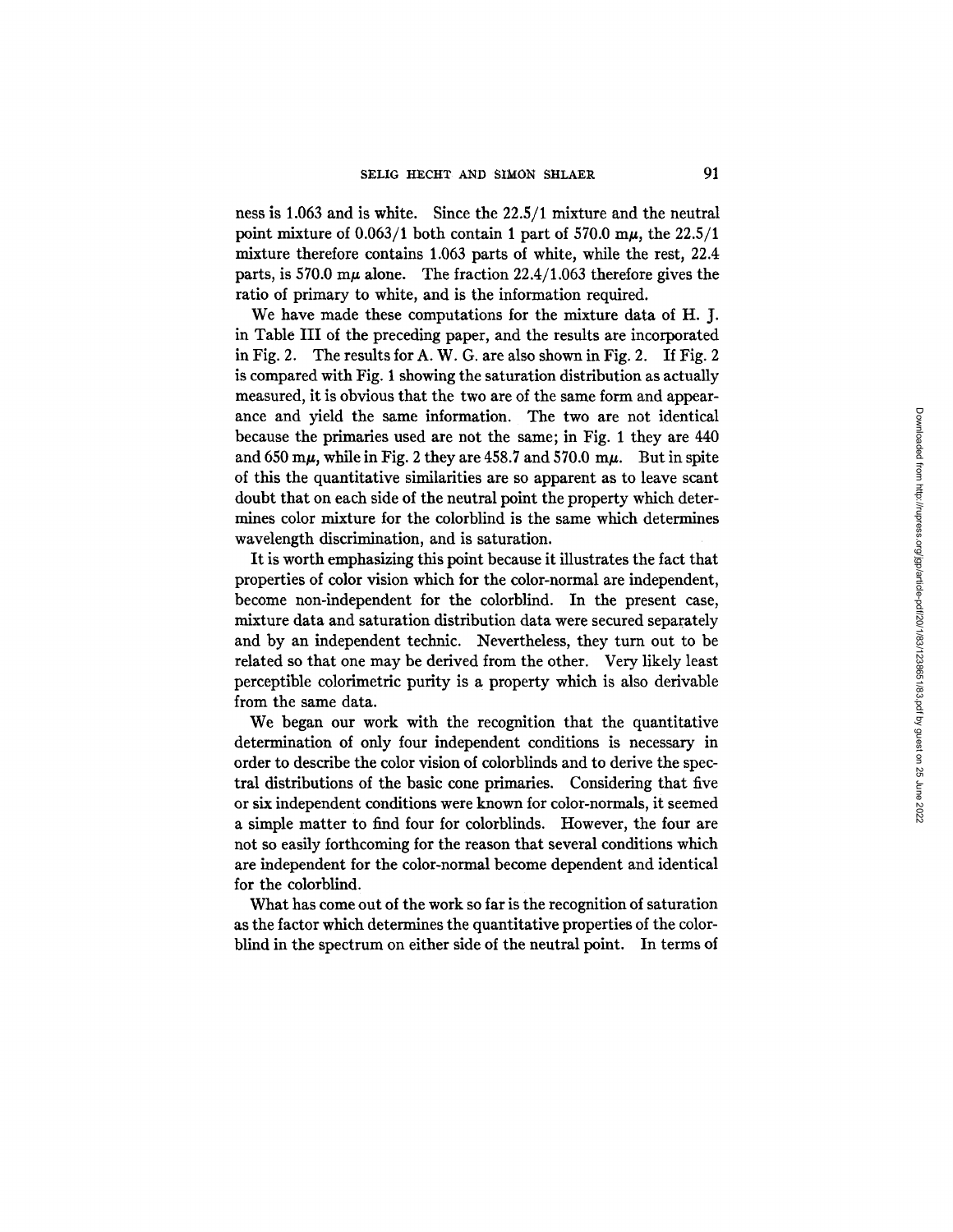this, protanopes and deuteranopes see the spectrum as white at the neutral point, shading off on the short-wave side to a color (possibly blue) with decreasing amounts of white in it; and on the long-wave side to a color (possibly yellow) also with decreasing amounts of white in it. The spectrum to the dichromat thus appears made up of only two hues, one at each end; these hues gradually become less saturated in the middle portion of the spectrum, reaching complete unsaturation at the neutral point.

#### **SUMMARY**

1. Wavelength discrimination for the colorblind is entirely determined by saturation differences in the spectrum. From the neutral point to the short-wave end, his spectrum may be completely matched by 440 m $\mu$  plus white; to the long-wave end by 650 plus white. The proportion of color to white, hence the relative saturation, changes rapidly in the region of small  $\Delta\lambda$  at the center, and slowly in regions of large  $\Delta\lambda$  at the ends.

2. The data of spectrum gauging with two primaries (color mixture) by the dichromat are shown to contain the saturation distribution in the spectrum for the dichromat. This is because each mixture of primaries may be considered as composed of a mixture which matches white and of an excess of one primary. The data when so computed yield saturation distributions almost identical with those found by direct measurement, and show that on each side of the neutral point the basis of color mixture for the colorblind lies in saturation and not in hue differences.

3. To judge by these measurements, the spectrum for the protanope and deuteranope is composed of only two hues, themselves probably of low saturation, situated one at each end. Toward the center these hues decrease still more in saturation until they completely disappear in the white of the neutral point.

#### BIBLIOGRAPHY

- Hecht, S., The development of Thomas ¥oung's theory of color vision, Y. *Opt. Soc. America,* 1930, 20, 231.
- Hecht, S., A quantitative formulation of colour-vision, Report of a Joint **Discussion on Vision, Cambridge, University Press, 1932, 126.**